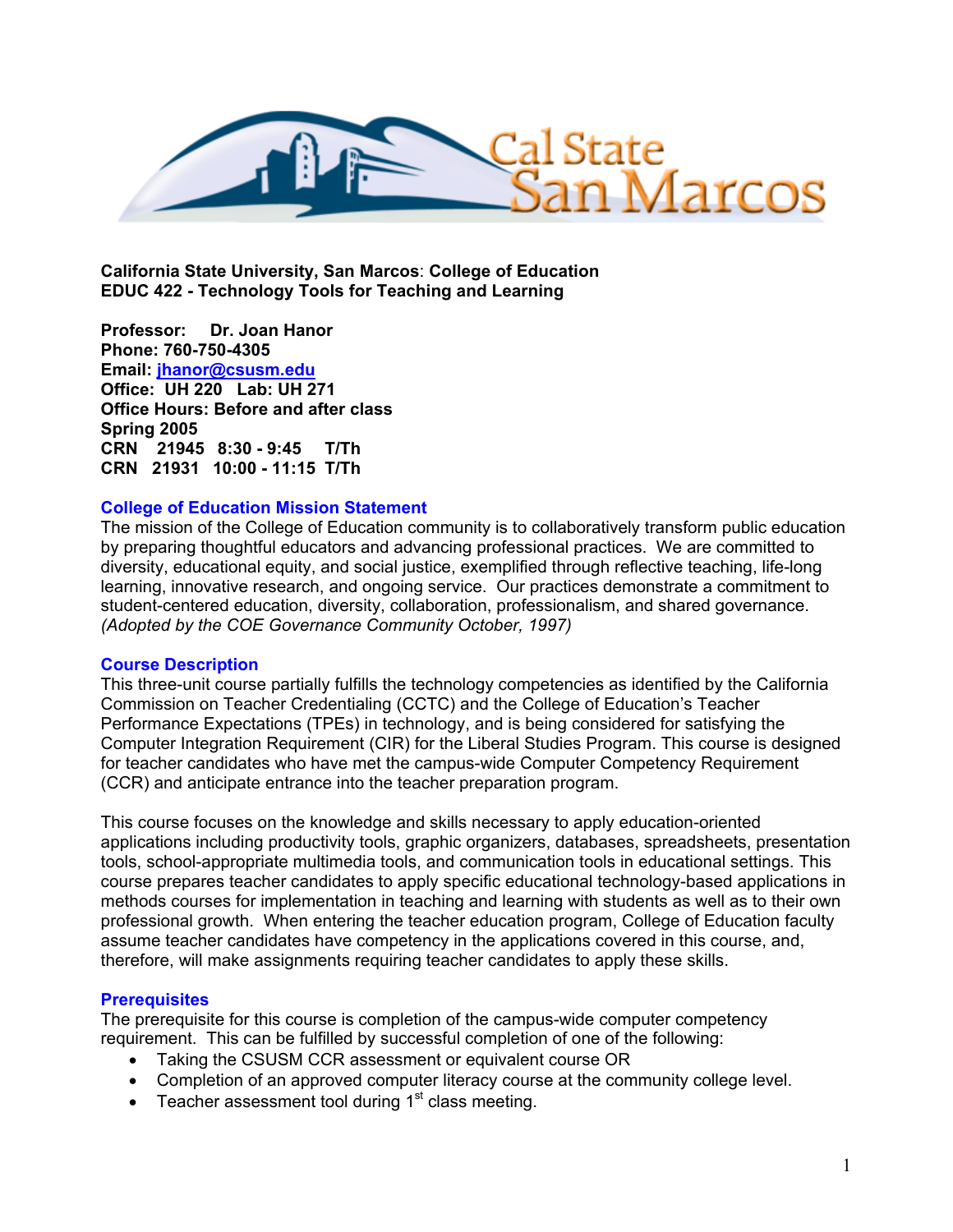# **Course Objectives**

Teacher candidates will demonstrate competency in:

- A. Meeting the International Standards for Technology in Education (ISTE) including I, V, and VI outlined below;
- B. Using a set of educational technology tools that are applied in teaching and learning within the credential program and used in public school settings; and
- C. Setting up an electronic portfolio using Task Stream for completion in the CSUSM teachercredentialing program.

### **Teacher Performance Expectation (TPE) Competencies**

This course is designed to help teachers seeking the Multiple and Single Subjects Credential to develop the skills, knowledge, and attitudes necessary to assist schools and districts in implementing an effective program for all students. The successful candidate will be able to merge theory and practice in order to realize a comprehensive and extensive educational program for all students. The following TPEs are addressed in this course:

Primary Emphasis

TPE 14 CSUSM Educational Technology (Based on ISTE NETS: see below)

### Secondary Emphasis:

TPE 4 - Making Content Accessible

- TPE 5 Student Engagement
- TPE 6 Developmentally Appropriate Teaching Practices
- TPE 7 Teaching English Language Learners

TPE 12 - Professional, legal and ethical

TPE 13 - Professional Growth

## **National Educational Technology Standards for Teachers (NETS-T)**

Teaching Performance Expectation (TPE 14) is based on ISTE NETS standards I-VI (See www.iste.org) for detailed information). This course focuses on ISTE NETS-T standards I, V, and VI and will introduce standards II, III and IV:

## I. TECHNOLOGY OPERATIONS AND CONCEPTS.

Teachers demonstrate a sound understanding of technology operations and concepts. Teachers:

- A. Demonstrate introductory knowledge, skills, and understanding of concepts related to technology (**as described in the ISTE National Education Technology Standards for Students NETS-S**).
- B. Demonstrate continual growth in technology knowledge and skills to stay abreast of current and emerging technologies.

## V. PRODUCTIVITY AND PROFESSIONAL PRACTICE.

Teachers use technology to enhance their productivity and professional practice. Teachers:

- A. Use technology resources to engage in ongoing professional development and lifelong learning.
- B. Continually evaluate and reflect on professional practice to make informed decisions regarding the use of technology in support of student learning.
- C. Apply technology to increase productivity.
- D. Use technology to communicate and collaborate with peers, parents, and the larger community in order to nurture student learning.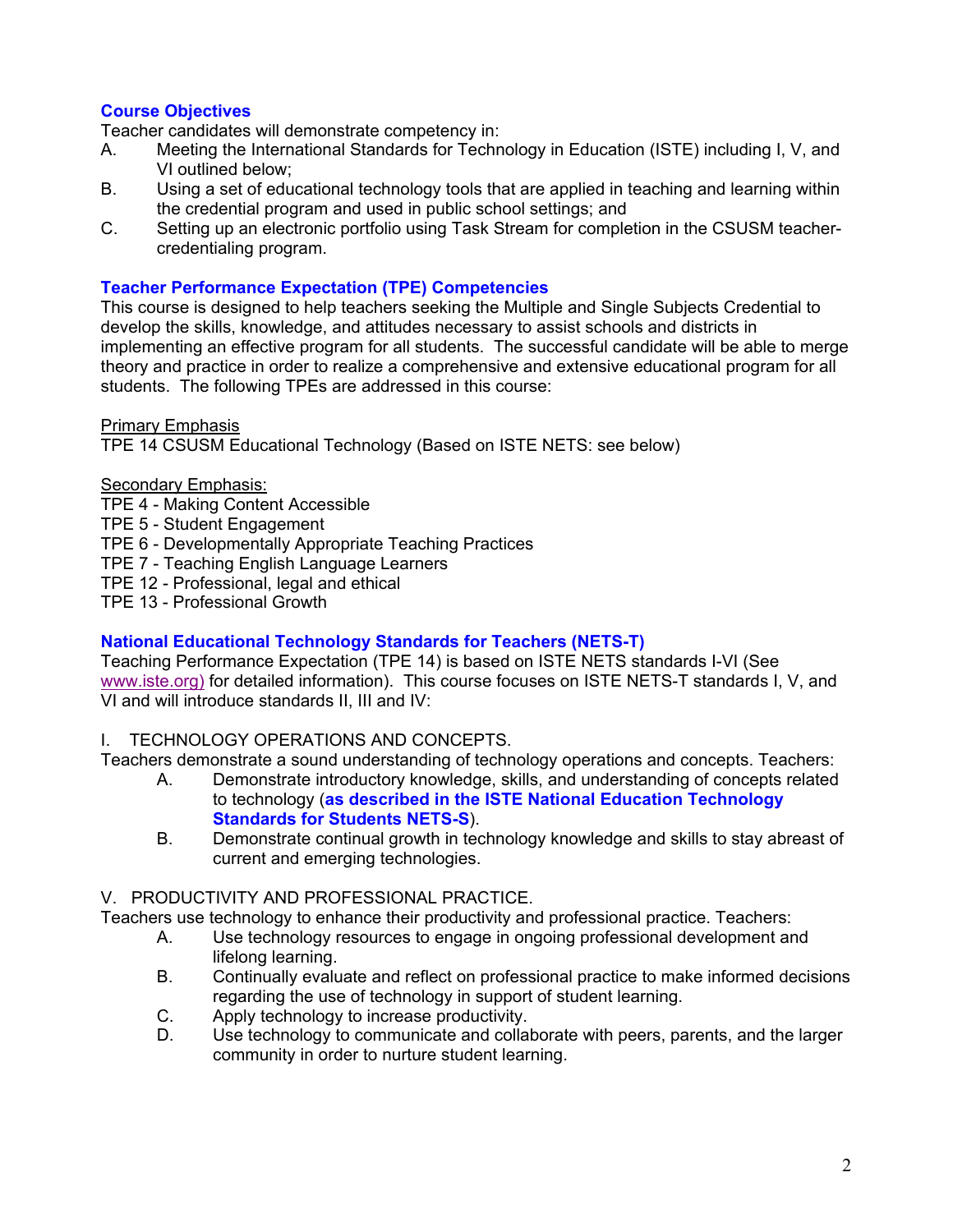## VI. SOCIAL, ETHICAL, LEGAL, AND HUMAN ISSUES.

Teachers understand the social, ethical, legal, and human issues surrounding the use of technology in PK-12 schools and apply those principles in practice. Teachers:

- A. Model and teach legal and ethical practice related to technology use.<br>B. Apply technology resources to enable and empower learners with dive
- Apply technology resources to enable and empower learners with diverse backgrounds, characteristics, and abilities.
- C. Identify and use technology resources that affirm diversity.
- D. Promote safe and healthy use of technology resources.
- E. Facilitate equitable access to technology resources for all students.

# **Required Texts and Supplies**

NOTE: It is not necessary to purchase the educational software, as much of the specific software titles are available on the Web in demo-version and/or available on campus.

- A. ISTE Student Online Registration: (1.800.336.5191 ) (7:00 am to 4:30 pm) (\$40.00) Provide Instructor name, student contact information and payment information (This is not a membership).
- B. Membership to **Task Stream** (www.taskstream.com. (The cost is approximate, but may change \$25 one semester and up to \$65 for year) You will need a credit card for the charge. See directions at:

http://lynx.csusm.edu/coe/eportfolio/index.asp

- C. One CD-R or CD-RW (1x-8x speed)
- D. One mini DV Cassette for Digital Video Camera (\* note there may be a potential need for AA batteries for remote microphone so be prepared)
- E. USB key-drive (128MB or greater with extension cable)
- F. Use of campus email account and WebCT for course communication (provided free)
- G. Print Card from ACD 202 or CSUSM library

\*\*Optional: BOOK from ISTE, *Connecting Curriculum and Technology*

This is a volume produced by the professional association that contains the educational technology standards for students at all levels as well as sample lessons on how that standards can be implemented in teaching content. This book will be referred to in other CSUSM-COE courses. Supporting Web site www.iste.org

## **Authorization to Teach English Learners**

This credential program has been specifically designed to prepare teachers for the diversity of languages often encountered in California public school classrooms. The authorization to teach English learners is met through the infusion of content and experiences within the credential program, as well as additional coursework. Students successfully completing this program receive a credential with authorization to teach English learners.

*(Approved by CCTC in SB 2042 Program Standards, August 02)*

## **College of Education Attendance Policy**

Due to the dynamic and interactive nature of courses in the College of Education, all students are expected to attend all classes and participate actively. At a minimum, students must attend more than 80% of class time, or s/he may not receive a passing grade for the course at the discretion of the instructor. Should the student have extenuating circumstances, s/he should contact the instructor as soon as possible. *(Adopted by the COE Governance Community, December, 1997).*

A good student is one who adheres to standards of dependability and promptness. If more than two class sessions are missed or there is tardiness (or leave early) for more than three sessions, the teacher candidate cannot receive an A. If more than three class sessions are missed the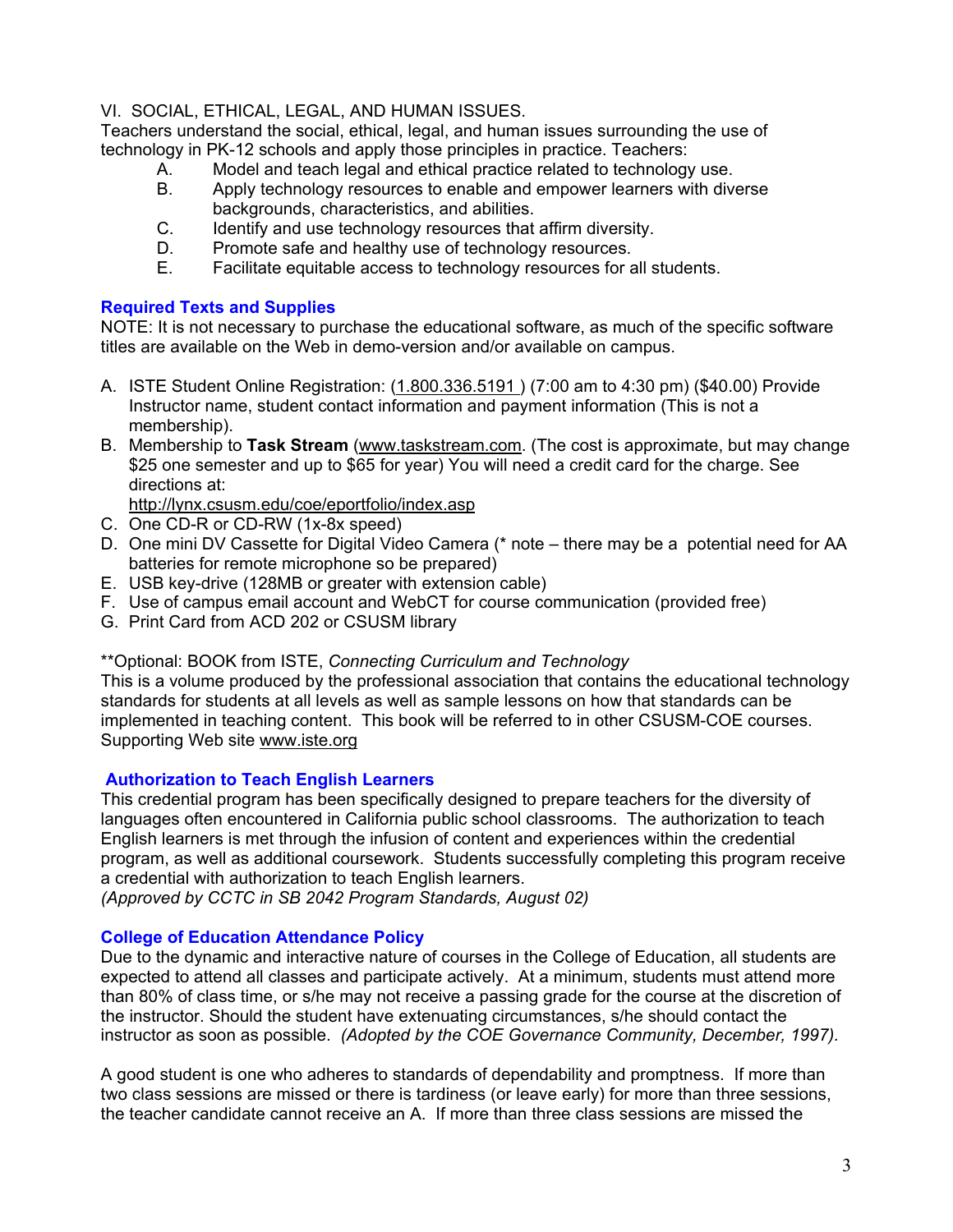grade earned cannot exceed a C. Late assignments will be penalized by a deduction in points for each day late. After one week, late assignments receive no credit. If extraordinary circumstances occur, please make an appointment with the instructor. Remember that communication is the key to success.

In addition to attending course sessions, each student will be required to complete lab assignments each week. Some of these assignments require students use campus resources. All students must plan times they can work in labs on campus at least once per week. Students are required to check campus resources and availability of labs. Mac computers are available in ACD 202, UH 271 and UH 360 in addition to other locations such as the library  $2^{nd}$  floor. Students are required to use campus issued-email accounts and check email and WebCT at least two times per week to communicate with instructor and peers.

### **CSUSM Academic Honesty Policy**

"Students will be expected to adhere to standards of academic honesty and integrity, as outlined in the Student Academic Honesty Policy. All written work and oral assignments must be original work. All ideas/materials that are borrowed from other sources must have appropriate references to the original sources. Any quoted material should give credit to the source and be punctuated with quotation marks.

Students are responsible for honest completion of their work including examinations. There will be no tolerance for infractions. If you believe there has been an infraction by someone in the class, please bring it to the instructor's attention. The instructor reserves the right to discipline any student for academic dishonesty in accordance with the general rules and regulations of the university. Disciplinary action may include the lowering of grades and/or the assignment of a failing grade for an exam, assignment, or the class as a whole."

#### **Students with Disabilities Requiring Reasonable Accommodations**

Students must be approved for services by providing appropriate and recent documentation to the Office of Disable Student Services (DSS). This office is located in Craven Hall 5205, and can be contacted by phone at (760) 750-4905, or TTY (760) 750-4909. Students authorized by DSS to receive reasonable accommodations should meet with their instructor during office hours or, in order to ensure confidentiality, in a more private setting.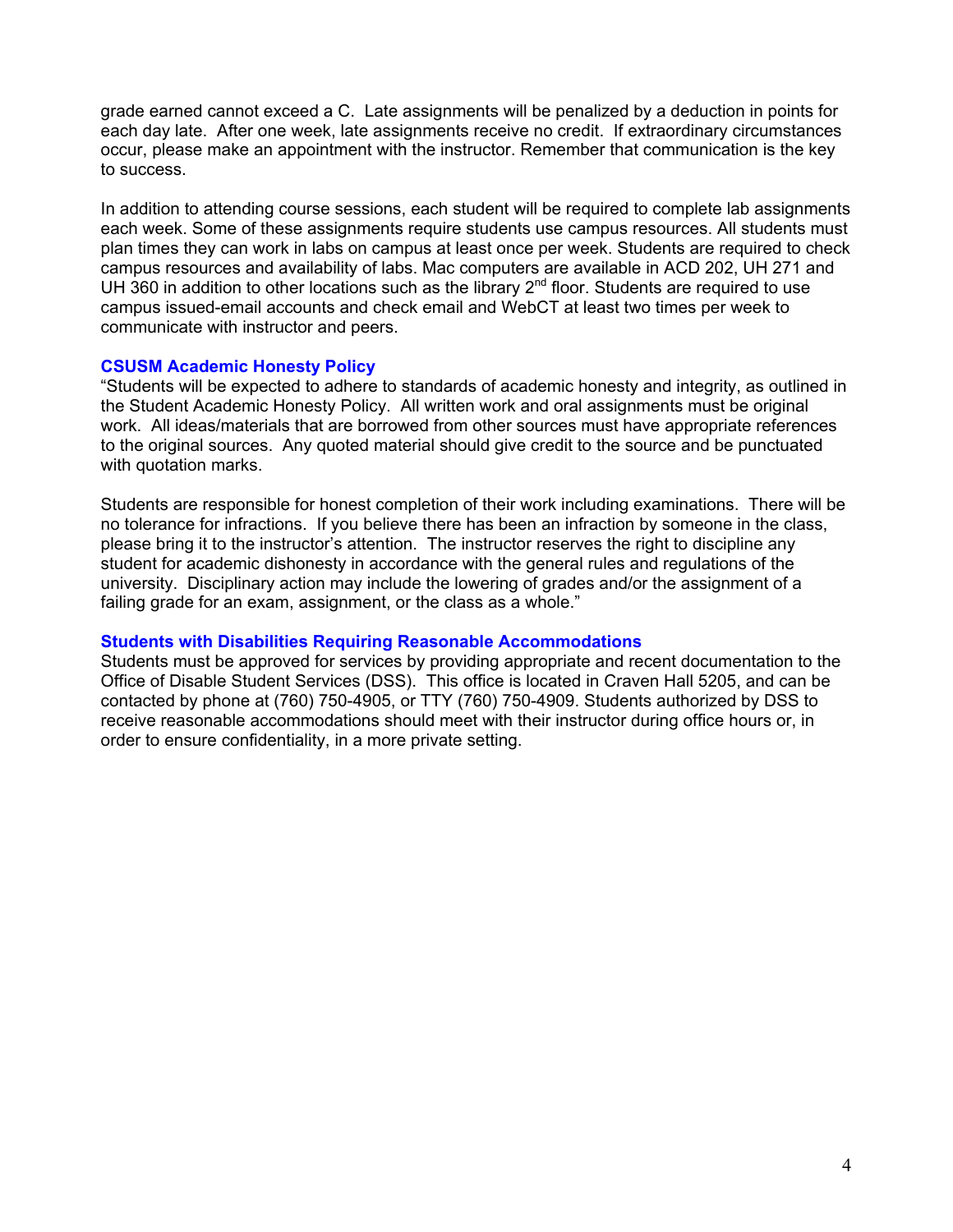| EDUC 422 Course Assignments and Weight for Course Grades |                                                                                                                                                                                                                                                                                                                                                                                                                                                                                                                                                                                                    |                 |  |  |
|----------------------------------------------------------|----------------------------------------------------------------------------------------------------------------------------------------------------------------------------------------------------------------------------------------------------------------------------------------------------------------------------------------------------------------------------------------------------------------------------------------------------------------------------------------------------------------------------------------------------------------------------------------------------|-----------------|--|--|
| <b>Assignment</b>                                        | <b>Description</b>                                                                                                                                                                                                                                                                                                                                                                                                                                                                                                                                                                                 | $%$ of<br>Grade |  |  |
| Intro Letter                                             | The purpose of this assignment is for students to introduce themselves and demonstrate the<br>ability to use a word processor including a variety of formatting and graphics.                                                                                                                                                                                                                                                                                                                                                                                                                      | 5               |  |  |
| Backflip /<br>Internet                                   | This web-based resource/tool allows the user to organize and manage online resources for<br>projects and courses. The assignment provides an opportunity for students to explore<br>educational web sites and resources and explore and record the usefulness through<br>descriptions. This tool will allow teacher candidates to continue to organize and share resources<br>throughout their program experiences.                                                                                                                                                                                | 5               |  |  |
| Inspiration                                              | This project involves the use of concept-mapping software for brainstorming an educational<br>topic using text and graphics. The activity will provide an opportunity to consider this application<br>for support of writing with students in K-12 classrooms.                                                                                                                                                                                                                                                                                                                                     | 5               |  |  |
| Filamentality                                            | This project uses a template/tool on the web to create an activity for students to explore<br>concepts related to standards and specific curriculum topics. These projects are explained and<br>linked on a web page uploaded to a remote server for sharing with other educators.                                                                                                                                                                                                                                                                                                                 | 5               |  |  |
| Copyright                                                | The purpose of this assignment is to become familiar with fair use and copyright laws, and use<br>of appropriate APA format and citations. Students will share their learning after becoming<br>knowledgeable about various issues related to ISTE NETS for Teachers, Standard VI.                                                                                                                                                                                                                                                                                                                 | 5               |  |  |
| Journal                                                  | Students reflect on course readings and activities from the ISTE website that supports topics<br>related to the ISTE standards. Entries are made to the journal weekly. The journal is submitted<br>at midterm and near the end of the course for credit.                                                                                                                                                                                                                                                                                                                                          | 12              |  |  |
| Spreadsheet                                              | This activity provides an opportunity for students to use a spreadsheet in a variety of ways to<br>organize and present information. Various tasks provide an opportunity for teacher candidates<br>to reflect on educational appropriate uses of a spreadsheet tool and differentiate between<br>various tools for organizing information.                                                                                                                                                                                                                                                        | 5               |  |  |
| Newsletter                                               | Create an appealing, newsworthy, and interesting newsletter for parents with information about<br>your classroom. Use of graphics, content and layout will be considered and assessed. Teacher<br>candidates will use a rubric to provide feedback to classmates during a class meeting. This<br>includes an original scanned artwork.                                                                                                                                                                                                                                                             | $\overline{7}$  |  |  |
| PowerPoint                                               | Students will create a four slide project using special features of the program and content<br>related to a topic from the CA content standards. Articles from ISTE Learning and Leading with<br>Technology will guide the content of the project. This assignment provides students with an<br>opportunity to use skills in researching, referencing and presentation to learn and share a topic<br>related to educational technology issues.                                                                                                                                                     | 5               |  |  |
| Database                                                 | Students will use a database tool to input and organize information. A report will be generated<br>to document skills with this tool. Students will also understand how online databases provide<br>opportunities to search for information related to an educational topic.                                                                                                                                                                                                                                                                                                                       | $\overline{5}$  |  |  |
| Video<br>Software<br>Project                             | This project involves working in groups of 3 or 4 to produce a video presentation focusing on<br>standards and classroom use of educational software. Students will learn how to use digital<br>video cameras, how to edit and prepare a project for sharing electronically. The video will<br>demonstrate students' understanding of how to assess educational specific software in terms of<br>student academic content standards, learning needs and strengths and weaknesses of the<br>software.                                                                                               | 6               |  |  |
| Narrative                                                | Students create a narrative using persuasive writing to document their proficiencies related to<br>the ISTE standards. Instructor provides feedback and recommendations required for portfolio.                                                                                                                                                                                                                                                                                                                                                                                                    | 5               |  |  |
| Midterm                                                  | This is a performance based assessment at approximately midterm.                                                                                                                                                                                                                                                                                                                                                                                                                                                                                                                                   | $10$            |  |  |
| Portfolio /<br><b>Task Stream</b>                        | This assignment is the introduction to the online portfolio that will be used throughout the<br>CSUSM teacher preparation program. The assignment requires setting up the artifact tracking<br>sheet and using the Task Stream template to respond to the Teaching Performance<br>Expectations (TPE 14) that are part of this course. Teacher candidates will build on the work<br>begun in EDUC 422 so that the portfolio submitted at the conclusion of the program accurately<br>verifies meeting the standards for completion of all TPEs.<br>This includes 1 point for Statement of Own Work. | 10              |  |  |
| Attendance<br>&<br>Participation                         | Teacher candidates are expected to have a positive disposition toward teaching and learning.<br>They should help each other and create a positive classroom environment for everyone. This<br>means having a positive attitude in class, being on time and actively engaged in discussions<br>and activities both in class and online.<br>This includes 1 point for prompt confirmation of membership to ISTE.<br>This includes 1 point for prompt confirmation of membership to TaskStream.<br>Total                                                                                              | 10<br>100%      |  |  |
|                                                          |                                                                                                                                                                                                                                                                                                                                                                                                                                                                                                                                                                                                    |                 |  |  |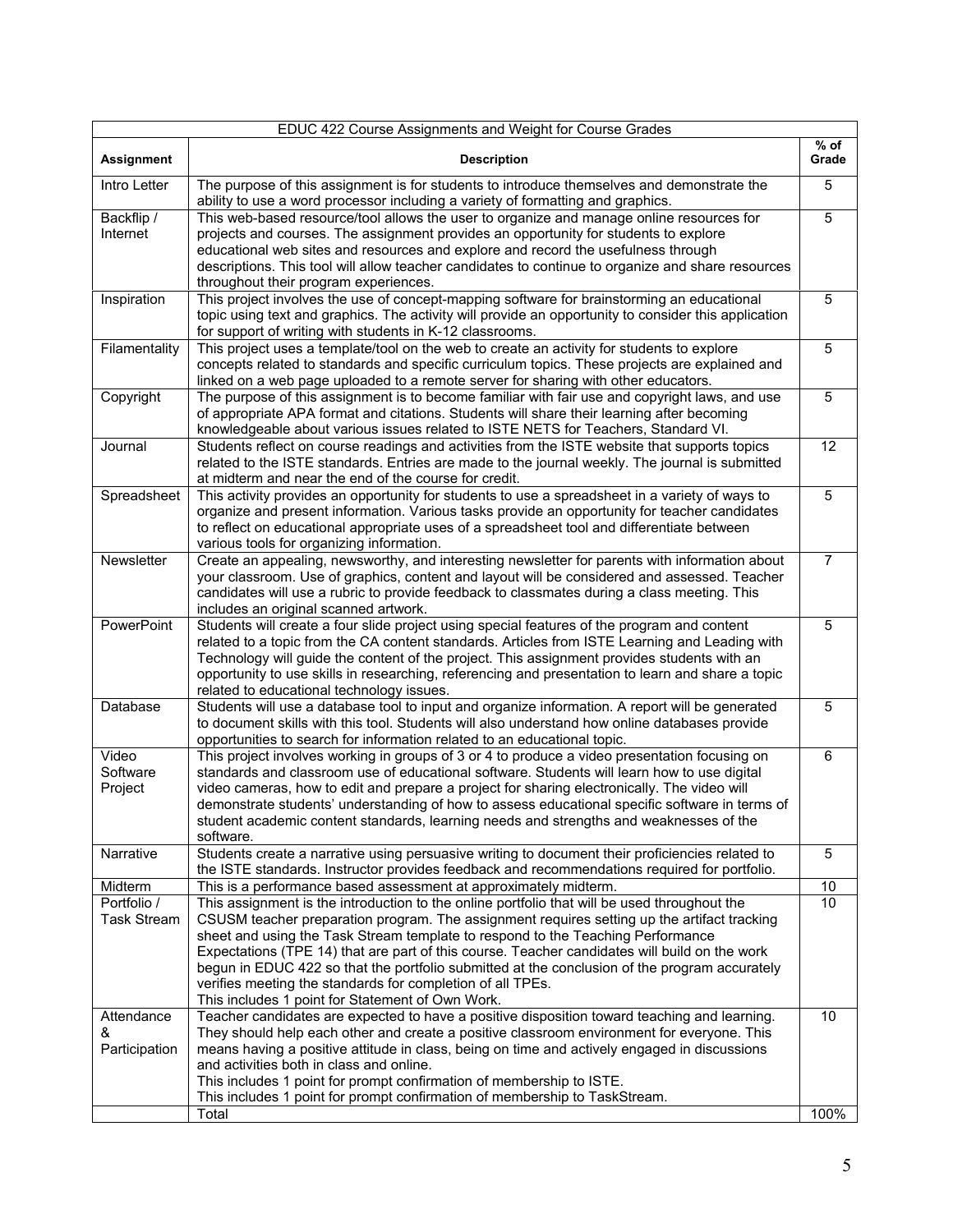All assignments, requirements, due dates and scoring rubrics will be available through WebCT. Students must check the calendar and assignment sections regularly for updates.

#### **Assessment**

In order to successfully complete this course, all assignments must be completed at an acceptable level noted on assignment directions and rubrics. Late assignments will loose credit points for each day late and will not be accepted after seven days tardy. In addition to the assignments described above, performance assessment will be on student's cooperation and flexibility in response to unforeseen challenges and student's ability to perform tasks using a variety of technology tools.

Because the content of this course contributes to passage of multiple TPEs, successful completion is imperative. Failure to successfully complete this course will prohibit a teacher candidate from continuing in the program beyond the first semester. The percentage of weight of each assignment is noted next to the descriptions. Late assignments or assignments missing required elements receive reduced points.

# **Grading Procedures And Assignments**

| $94 - 100 = A$  | $80 - 83 = B$   | $70 - 73 = C$  |
|-----------------|-----------------|----------------|
| $90 - 93 = A$   | $77 - 79 = C +$ | $60 - 69 = D$  |
| $87 - 89 = B +$ | $74 - 76 = C$   | below $60 = F$ |
| $84 - 86 = B$   |                 |                |

Grading is calculated on the standard of

## **Criteria for Grading Assignments**

#### A 90-100%

Outstanding work on assignment, excellent syntheses of information and experiences, great insight and application, and excellent writing.

#### B 80-89%

Completion of assignment in good form with good syntheses and application of information and experiences; writing is good.

## $C_{2}$  70-79%

Completion of assignment, adequate effort, adequate synthesis of information and application of information and experiences, writing is adequate.

D 60-69%

Incomplete assignment, inadequate effort and synthesis of information,writing is less than adequate.

# **Grading Policy**

*An "A" student is one who:* 

- completes all assignments on time and demonstrates the ability to summarize, analyze, and/or reflect at high levels.
- varies sources of information for assignments, demonstrating high degree of effort in pursuing varied perspectives around important educational issues.
- completes all the reading assignments and develops thoughtful and thorough responses.
- produces work that reveals a strong commitment to self-discovery and learning.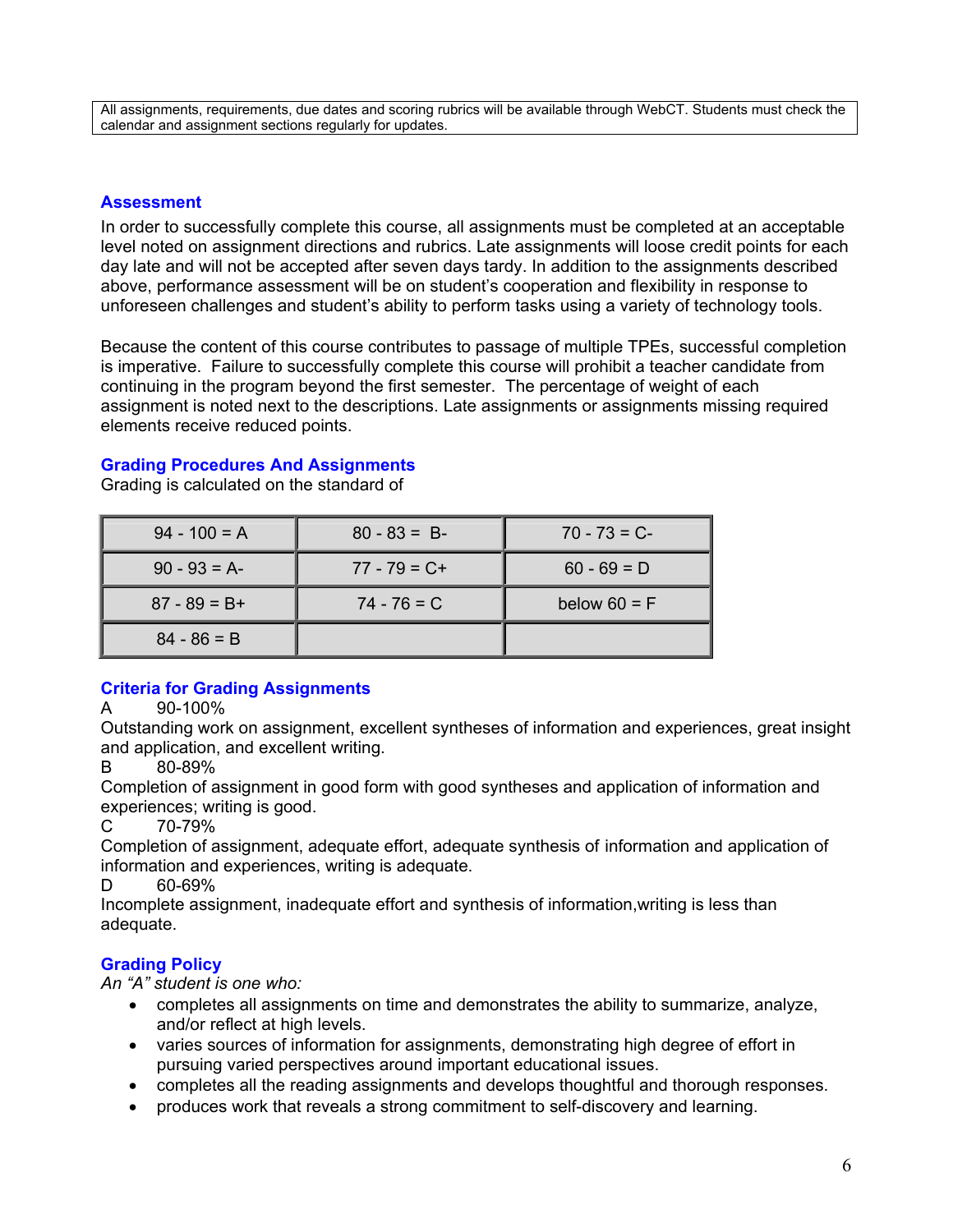- produces work at a high professional level in terms of both writing and content.
- develops a high quality presentation, demonstrating significant learning around a contemporary issue.
- presents confidently and intelligently, demonstrating effective teaching skills.
- completes assignments in/out of class with a focus on learning and exploration, pushing him/herself to better understand the profession through quality work.
- attends almost every class meeting and is fully engaged during class.
- pushes him/herself to new understandings by participating in discussions, sharing his/her opinions, and valuing others' perspectives.
- contributes to the positive environment of the class by respecting all members.

*A "B" student is one who:* 

- completes all or almost all assignments, all or most on time, and demonstrates the ability to summarize, analyze, and/or reflect at fairly high levels, showing consistent improvement over time.
- varies sources of information for assignments, demonstrating high degree of effort in pursuing varied perspectives around important educational issues.
- completes all or most of the reading assignments and develops thoughtful and fairly thorough responses.
- produces work that reveals a commitment to self-discovery and learning.
- produces work that is close to professional level in terms of both content and writing, working to develop a strong command of writing, speaking, planning and presenting.
- develops presentations, demonstrating significant learning
- presents confidently and intelligently, demonstrating effective teaching skills.
- completes assignments in/out of class with a focus on learning and exploration, pushing him/herself to better understand the profession through quality work.
- attends almost every class meeting and is regularly engaged during class.
- pushes him/herself to new understandings by participating in discussions, sharing his/her opinions, and valuing others' perspectives.
- contributes to the positive environment of the class by respecting all members.

# •

*A "C" student is one who:* 

- completes or attempts most of the assignments, mostly on time, and demonstrates the ability to do some quality summarizing, analysis, and reflection, showing improvement over time.
- varies sources of information for assignments, demonstrating effort in pursuing varied perspectives around important educational issues.
- completes most of the reading assignments and develops thoughtful and sometimes thorough responses.
- produces work that reveals a commitment to some self-discovery and learning.
- produces work that is not yet at a professional level in terms of both writing and content.
- develops a quality presentation, demonstrating learning around a contemporary issue.
- presents confidently and intelligently, demonstrating some effective teaching skills.
- completes assignments in/out of class with a focus on learning and exploration, pushing him/herself a little to better understand the profession.
- attends most class meetings and is often engaged during class.
- pushes him/herself to some new understandings by participating to a moderate degree in discussions, sharing his/her opinions, and valuing others' perspectives.
- contributes to the positive environment of the class by respecting all members.
- •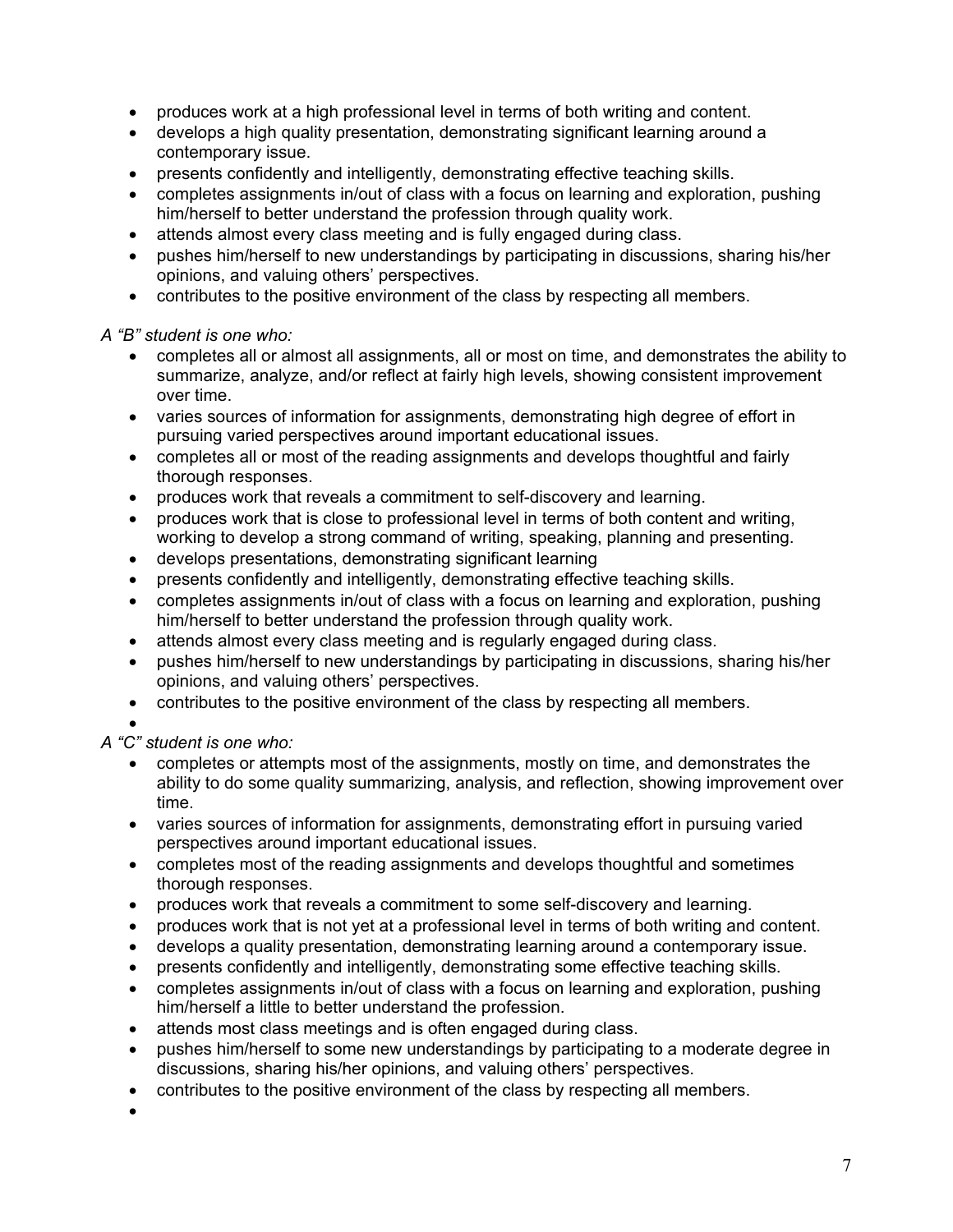A "D" student is one who doesn't meet all of the minimal standards of a "C" student; "F" is earned by someone who hasn't completed significant portions of the required work and fails to meet the "C" student standards.

## **All University Writing Requirement**

In keeping with the All-University Writing Requirement, this course includes a writing component of at least 2,500 words (approximately 10 pages). This is administered in a variety of ways including formal writing requiring use of APA, informal, and electronic online discussions.

### **CSUSM Academic Honesty Policy**

"Students will be expected to adhere to standards of academic honesty and integrity, as outlined in the Student Academic Honesty Policy. All written work and oral assignments must be original work. All ideas/materials that are borrowed from other sources must have appropriate references to the original sources. Any quoted material should give credit to the source and be punctuated with quotation marks.

Students are responsible for honest completion of their work including examinations. There will be no tolerance for infractions. If you believe there has been an infraction by someone in the class, please bring it to the instructor's attention. The instructor reserves the right to discipline any student for academic dishonesty in accordance with the general rules and regulations of the university. Disciplinary action may include the lowering of grades and/or the assignment of a failing grade for an exam, assignment, or the class as a whole."

#### **TENTATIVE Schedule/Course Outline**

\*Please note that modifications may occur at the discretion of the instructors. Student's cooperation and flexibility in response to changes will be noted as part of the participation assessment.

| TENTATIVE SCHEDULE/COURSE OUTLINE          |                                                                                                                                                                                                                                                                                                          |                                                                                                                                                                                                           |  |  |
|--------------------------------------------|----------------------------------------------------------------------------------------------------------------------------------------------------------------------------------------------------------------------------------------------------------------------------------------------------------|-----------------------------------------------------------------------------------------------------------------------------------------------------------------------------------------------------------|--|--|
| Week                                       | <b>Topics</b>                                                                                                                                                                                                                                                                                            | <b>Assignments Due</b><br>BEFORE CLASS ON TUESDAY<br>of this week unless otherwise noted.<br>(SEE WEBCT)                                                                                                  |  |  |
| 1<br>1/18/05                               | Review Syllabus and course requirements<br>Register for ISTE & Task Stream<br>Review Web CT & Assignments<br>Begin Journal Assignment - Save file.<br>Course Folder - Backup all work! *Must have files in<br>class weekly<br>NOTE: Save Files using extensions. Name Files with 8<br>characters or less | Purchase all supplies.<br>1.<br>Make a 422 folder on desktop and to separate<br>2.<br>disk or flashdrive.<br>Save all files to 422 folder.<br>З.<br>Intro letter (due at second class on Thursday).<br>4. |  |  |
| $\overline{2}$<br>1/25/05                  | <b>Tracking Sheet</b><br>PowerPoint                                                                                                                                                                                                                                                                      | Bring in verification of<br><b>ISTE student membership and TaskStream</b><br>registration.<br>Bring in all supplies.                                                                                      |  |  |
| 3                                          | Inspiration Concept Map to be completed in class.                                                                                                                                                                                                                                                        | Powerpoint                                                                                                                                                                                                |  |  |
| 2/1/05                                     |                                                                                                                                                                                                                                                                                                          |                                                                                                                                                                                                           |  |  |
| 4<br>2/8/05                                | Filamentality<br>Digital Packrat<br>Digital Portfolios: Teaching Standards<br>Introduce Backflip/Internet Assignment                                                                                                                                                                                     | Inspiration                                                                                                                                                                                               |  |  |
| 5<br>2/15/05<br><b>No class</b><br>meeting | Work on Backflip/Internet Assignment<br>Reflect on ISTE Articles as you prepare to submit<br>iournal                                                                                                                                                                                                     | Filamentality<br>(Discussion area of Web CT)                                                                                                                                                              |  |  |